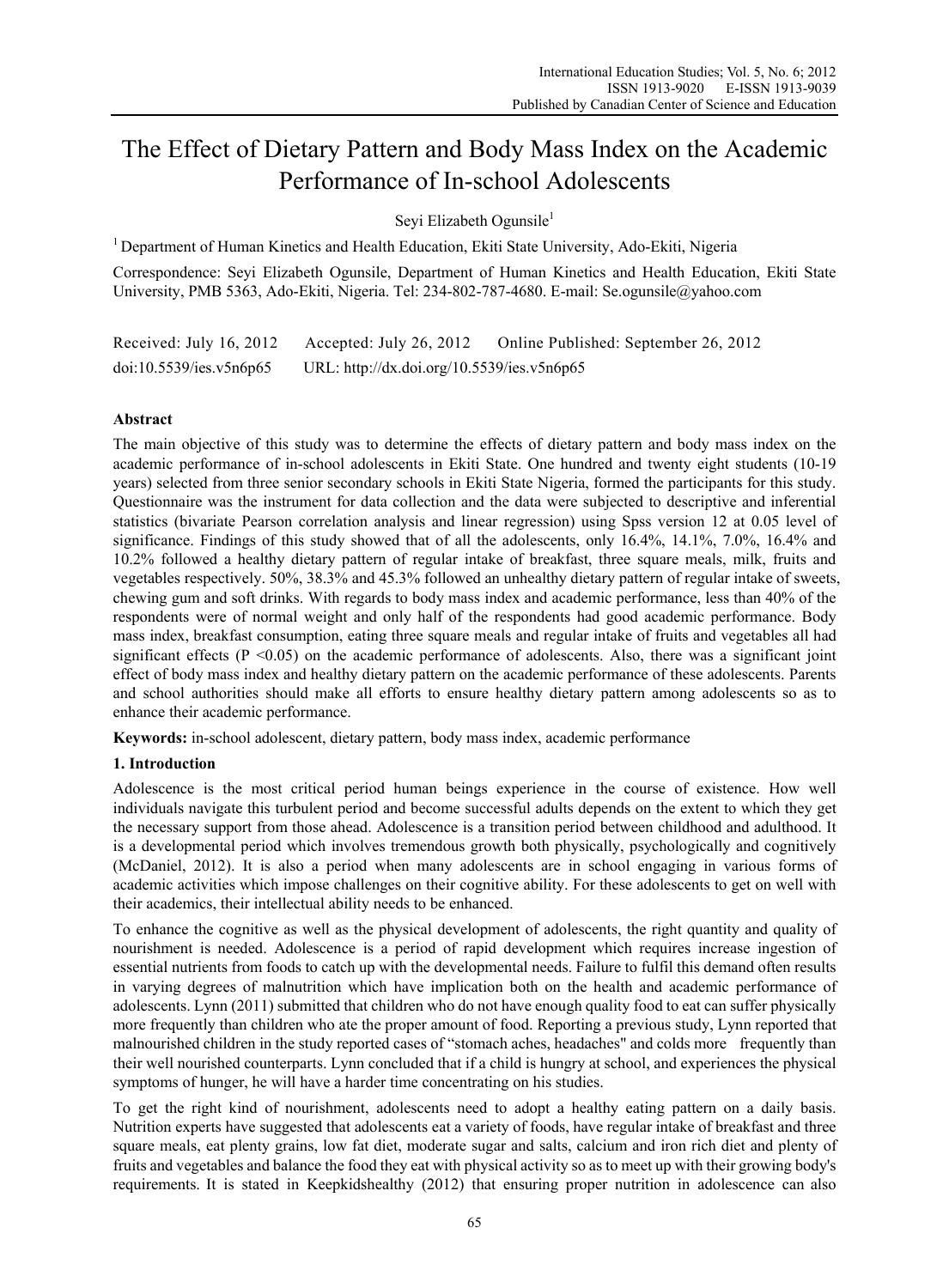prevent many medical problems, including becoming overweight, developing weak bones, and developing diabetes.

Adolescents' food choices, nutrient intake and overall nutritional status have been reported to be affected by factors such as the quest for independence and acceptance by peers, increased mobility, greater time spent at school and/or work activities, and preoccupation with self-image (Jenkins &Horner 2005). In addition, studies have shown that certain socio-demographic factors such as age, sex, ethnicity, geographical location, educational status of household heads and socio-economic factors often influence dietary behaviour developed by adolescents (Godwin, Knol, Eddy,Fitzhugh &Donahue, 2006).Similarly, the review of McClain, Chappius, Nguyen-Rodriguez, Yaroch and Spruijt-Metz (2009) revealed some psychosocial correlates of healthy eating such as knowledge, intention to eat healthy, perceived modelling and norms.

The effect of diet on academic performance has been documented. Many authors have spoken in favour of good nourishment for better academic performance. Lynn (2011) stated that a well-rounded diet is necessary for a child's physical and academic growth. On the other hand, Grantham-McGregor (1995) reported that early childhood malnutrition such as stunting, underweight and anaemia which often occur as a result of insufficient daily consumption of foods have been found to be negatively associated with cognitive development and academic attainment later in life. Bounds, Nettles and Johnson (2009) citing Meyers, Simpson and Weitman (1991), submitted that under-nutrition as a result of poor diet quality, is associated with decreased school attendance, attention and decreased academic performance as well as more health problems. It can therefore be concluded that there is need to provide learners with quality diet in order improve their cognitive functioning and academic performance.

Breakfast is the first meal of the day. Evidence abounds on the role of breakfast in academic performance. Lynn (2011) citing Rampersaud, Pereira, Girard, Adams and Metzl (2005) opined based on evidence that breakfast consumption improves well-being and cognitive function related to memory, test grades, and school attendance. Lack of breakfast has been associated with feelings of headache, restlessness, being irritable, and inability to concentrate well on studies and poor academic performance. Eating breakfast has been associated with higher energy levels, better learning ability, better attention span, higher grades in math, and significantly fewer behavioural and emotional problems (Kleinman, 1998). Apart from daily breakfast consumption, having regular three main meals of the day has also been reported to have positive correlation with academic performance. Kim, Frongillo, Han (2003) reported a positive association between consumption of regular meals and academic performance. Another important dietary pattern consistent with academic performance is fruit intake. Florence, Asbridge and Vengellers (2008); MacLellan, Taylor and Wood (2008) , Abudayya, Shi and Holmoo-Ottesen (2011) all reported that increased in fruit and vegetable intake and increase in dietary quality were significantly associated with academic performance.

With regards to body mass index, Kenneth (2004) cited by Oketayo, Ojo, Inyang, Adenodi, Akinluyi and Akinnubi (2010) stated that high levels of fitness at school is significantly associated with high level of cardiovascular fitness, better school attendance, fewer disciplinary incidents and better academic performance. Hoffman Policastro Quick and Lee (2006) also reported a negative significant correlation between body weight and academic performance indicating that obesity may have adverse effect on academic performance. Oketayo et al (2010) reported that for overweight and obese subjects, a negative correlation was observed between academic performance and body and body weight respectively.

There is a kind of agreement in the findings of all the literature cited. It can thus be concluded that ensuring a healthy dietary pattern and normal weight are essential in enhancing the academic performance of adolescents.

## **2. Problem Statement**

The present and future implication of academic performance of learners at all levels has made it a public health concern. Poor diet quality and overall health status of adolescents are among the prominent factors implicated for poor academic performance among adolescents. In Nigeria (Ekiti State inclusive), poor health status and low level of academic performance have been reported among in-school adolescents. A report of the Federal ministry of health showed that almost a third of young people in both primary and secondary schools in Nigeria are undernourished while 9% are over nourished. With regards to academic performance, Yusuf and Adigun (2010) reported low level of academic performance among in-school adolescents in Ekiti State. The rationale for this study was based on the fact that while much work had been done on the influence of factors such as school type and location, parental involvement, family structure and sex on academic performance of in- school adolescents in Ekiti State, the researcher could not lay hold on any study that considered the effects of dietary pattern and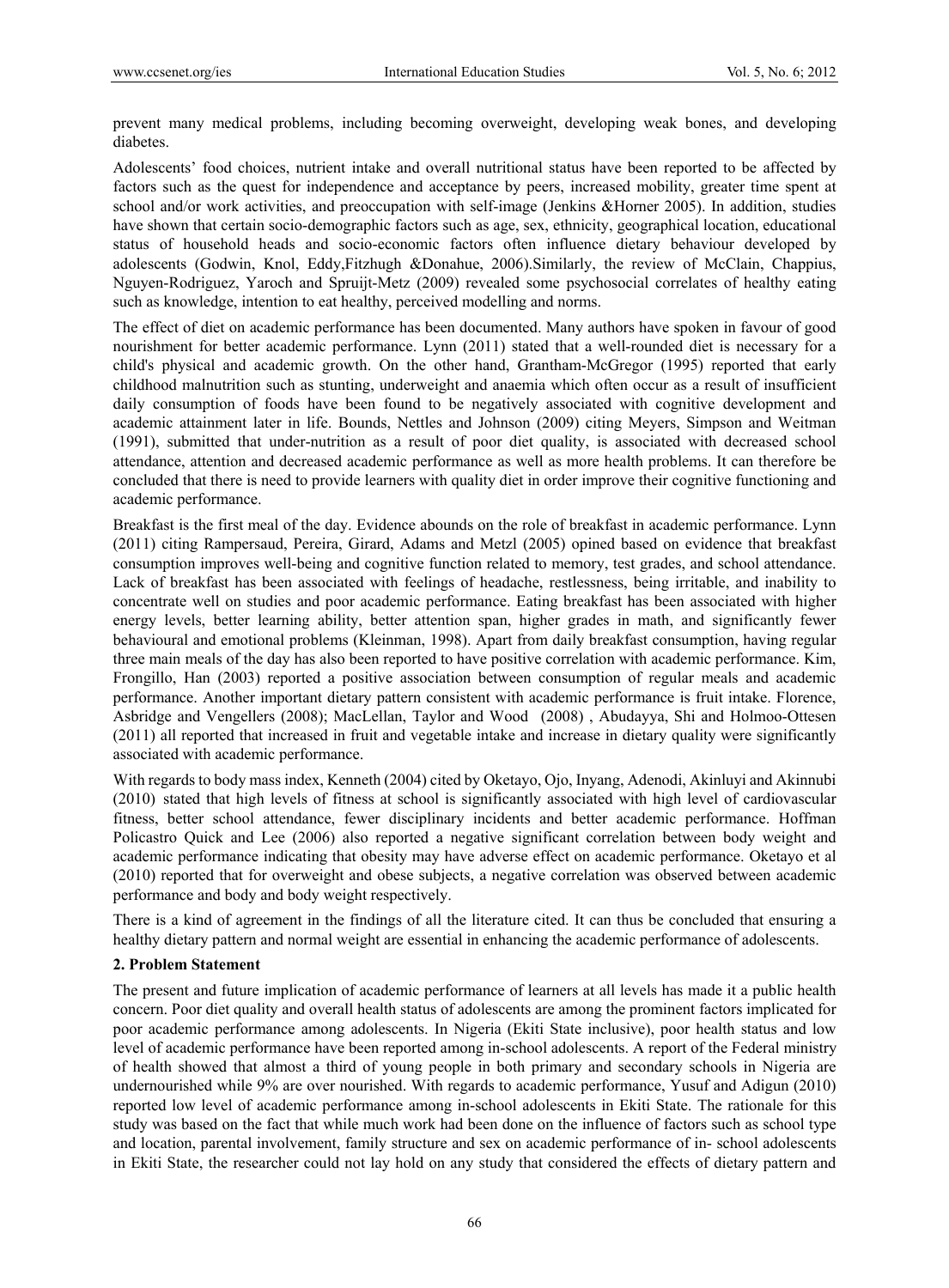body mass index on academic performance among in-school adolescents in Ekiti State. This study thus seeks to bridge this gap.

# **3. Objective of the Study**

The objective of this study was to determine the effect of dietary pattern and the corresponding body mass index on the academic performance of in-school adolescents in Ekiti state, Nigeria.

# **4. Hypotheses**

The following hypotheses were tested in this study

Ho1. There will be no significant effect of healthy dietary pattern on academic performance of in-school adolescents.

Ho2. There will be no significant effect of unhealthy dietary pattern on academic performance.

Ho3.There will be no significant effect of body mass index on academic performance of in-school adolescents.

Ho4. There will be no significant joint effect of healthy dietary pattern and body mass index on academic performance of in-school adolescents.

# **5. Method and Procedure**

# *5.1 Design*

The study adopted the Ex-post facto research design in order to determine the effects of dietary pattern and body mass index on academic performance of in-school adolescents in Ekiti State, Nigeria.

# *5.2 Participants*

A total number of 128 secondary school students between the ages of 10 and 19 years selected from three senior secondary schools located within Ekiti State participated in this study. Participants were selected from science, social science, arts and commercial classes. One of the major limitations for this study is small sample size. Most of the schools that suppose to constitute the study site did not give their consent for data collection. The three schools involved in this study represented those whose authorities granted the researcher permission for data collection. This study was carried out in February 2012.

## *5.3 Data Collection*

Questionnaire was the instrument for data collection. The instrument elicited responses on participants' demographic attributes (age & gender), dietary pattern, body mass index and academic performance. The instrument on dietary pattern had a response format of: 'never' (1), '1-2 days week' (2), '3-4 days a week' (3) '5-6 days a week' (4) and 'everyday' (5). Dietary pattern variables were classified into: 'healthy dietary pattern' (milk intake, fruit and vegetable intake, breakfast consumption and consumption of three square meals) and 'unhealthy dietary pattern' (sweet, chewing gums and soft drink intake). The dietary behaviour questionnaire (DBQ) had eight items with a reliability coefficient of 0.754. Cronbach alpha was used to determine the reliability coefficient of the instrument.

The body mass index of participants was calculated using the formula: weight  $(kg)/height (m<sup>2</sup>)$ . Weight of the participants was obtained using the bathroom scale which is an already validated instrument while the height was measured using a tape measure. To ensure that the bathroom scale measured what it was suppose to measure, the researcher ensures that the starting point of the instrument before any weighing was zero. Body mass index of participants was then classified using WHO (2006) classification: < 18.5 underweight (1), 18.5-24.9 'normal' (2), 25-29.9 'overweight' (3) and  $> 40$  'obesity' (4).

To determine the academic performance, examination scores in five major subjects in participants' area of discipline (science, social science, arts and commercial) were obtained for three consecutive terms and the average of these scores for each participant was obtained. The average mark for each student was then graded. Those who had average mark below 40 were graded 'poor'(1), 40-49 'fair' (2) 50-59 'above average'(3), 60-69 'good' (4), 70 and above 'excellent'(5).

After the coding, the data were subjected to Pearson correlation analysis and linear regression to determine the effect of dietary pattern and body mass index on adolescents' academic performance using SPSS version 12 at 0.05 level of significance.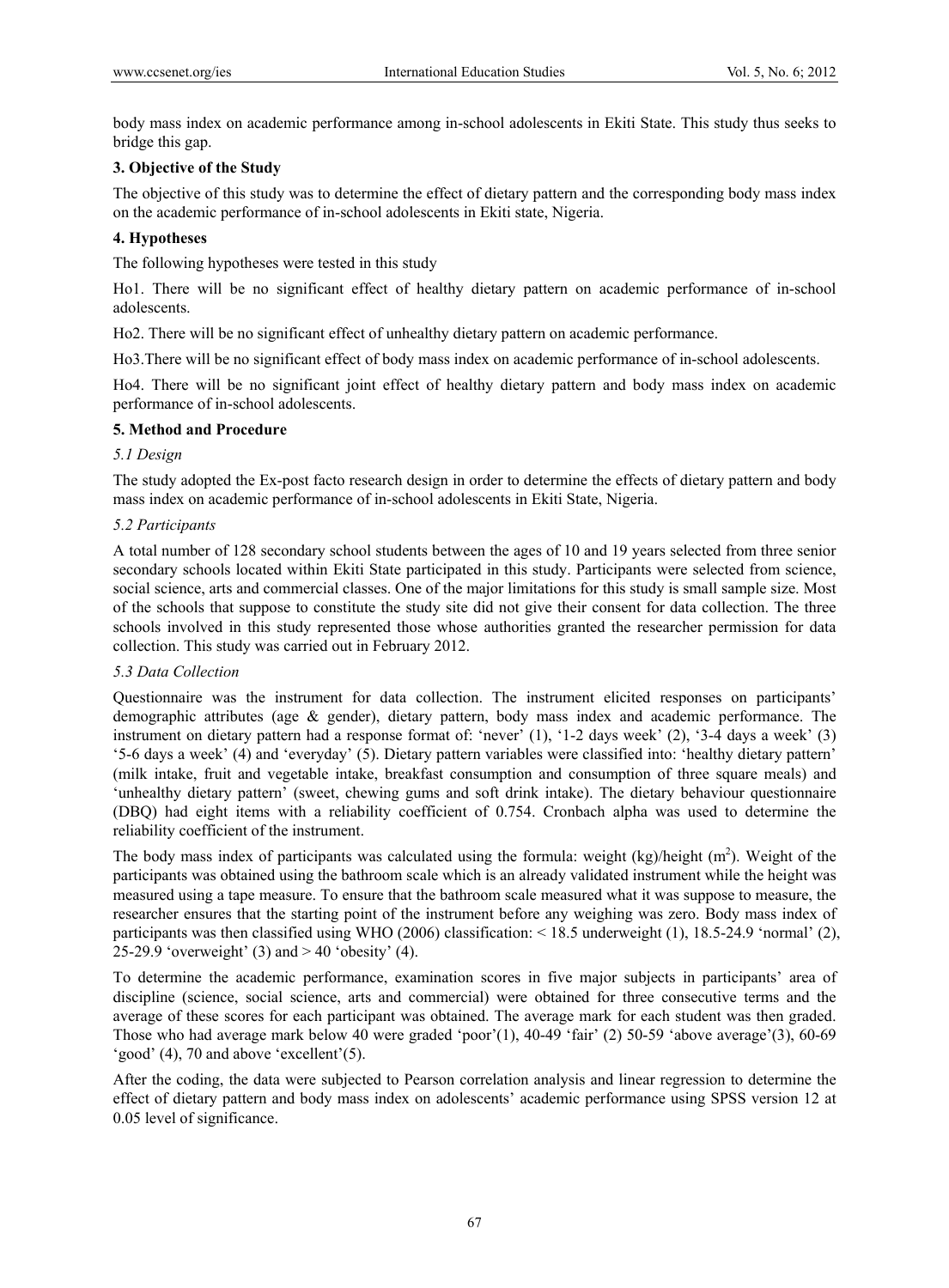#### **6. Analysis and Interpretation of Data**

#### Demographic attributes of respondents

Data analysis revealed that majority (53.1%) of the respondents are female, 50.8% were between 10-14 years only 37.5% were of normal weight and half of the respondents had 60% and above in academic performance. With regards to pattern of dietary intake, 7.0% took milk at least once a day, 16.4% reported daily breakfast intake, 14.1% reported daily intake of three square meals, 16.4% eat fruit daily, 10.2% eat vegetables daily, half of the respondents reported daily intake of sweets, 38.3% eat chewing gum daily and 45.3% reported daily intake of soft drinks.

| Variable              | Academic performance |
|-----------------------|----------------------|
|                       | (r)                  |
| BMI                   | $-.309*$             |
| Breakfast consumption | $.194*$              |
| Three square meals    | $.226*$              |
| Milk intake           | .055                 |
| Fruit intake          | $195*$               |
| Vegetable intake      | .115                 |
| Soft drink intake     | $-.157$              |
| Chewing gum intake    | .020                 |
| Sweet intake          | $-.035$              |

Table 1. Body mass index, dietary pattern and academic performance of adolescents

Table 1 above shows that body mass index, daily breakfast consumption and fruit intake had significant correlation with academic performance of in-school adolescents. Body mass index had a negative correlation with academic performance indicating that the lesser the body mass index the better the academic performance of these adolescents. Also, healthy dietary pattern (breakfast consumption, three square meal intake, milk intake, fruit and vegetable intake) had positive correlation with the academic performance of adolescents indicating that healthy dietary pattern was associated with better academic performance of adolescents.

Hypothesis 1: There will be no significant effect of healthy dietary pattern on academic performance of in-school adolescents.

|  | Table 2. Effect of healthy dietary pattern on academic performance |
|--|--------------------------------------------------------------------|
|--|--------------------------------------------------------------------|

| Model               | Sum of Squares | df  | Mean Square |       | P-value |
|---------------------|----------------|-----|-------------|-------|---------|
| Regression          | 15.052         |     | 3.010       | 2.853 | .018    |
| Residual            | 120.273        | 114 | 1.055       |       |         |
| Total               | 135.253        | 119 |             |       |         |
| A divided $D^2$ 072 |                |     |             |       |         |

Adjusted  $R^2$  .072

Table 2 above shows that healthy dietary pattern has a significant effect on academic performance ( $P < 0.05$ ) hence hypothesis 1 is rejected. The independent variables (i.e breakfast consumption, fruit and vegetable intake, milk intake and consumption of three square meals made .072 (7.2%) contributions on the academic performance of in-school adolescents.

Hypothesis 2: Ho2. There will be no significant effect of unhealthy dietary pattern on academic performance.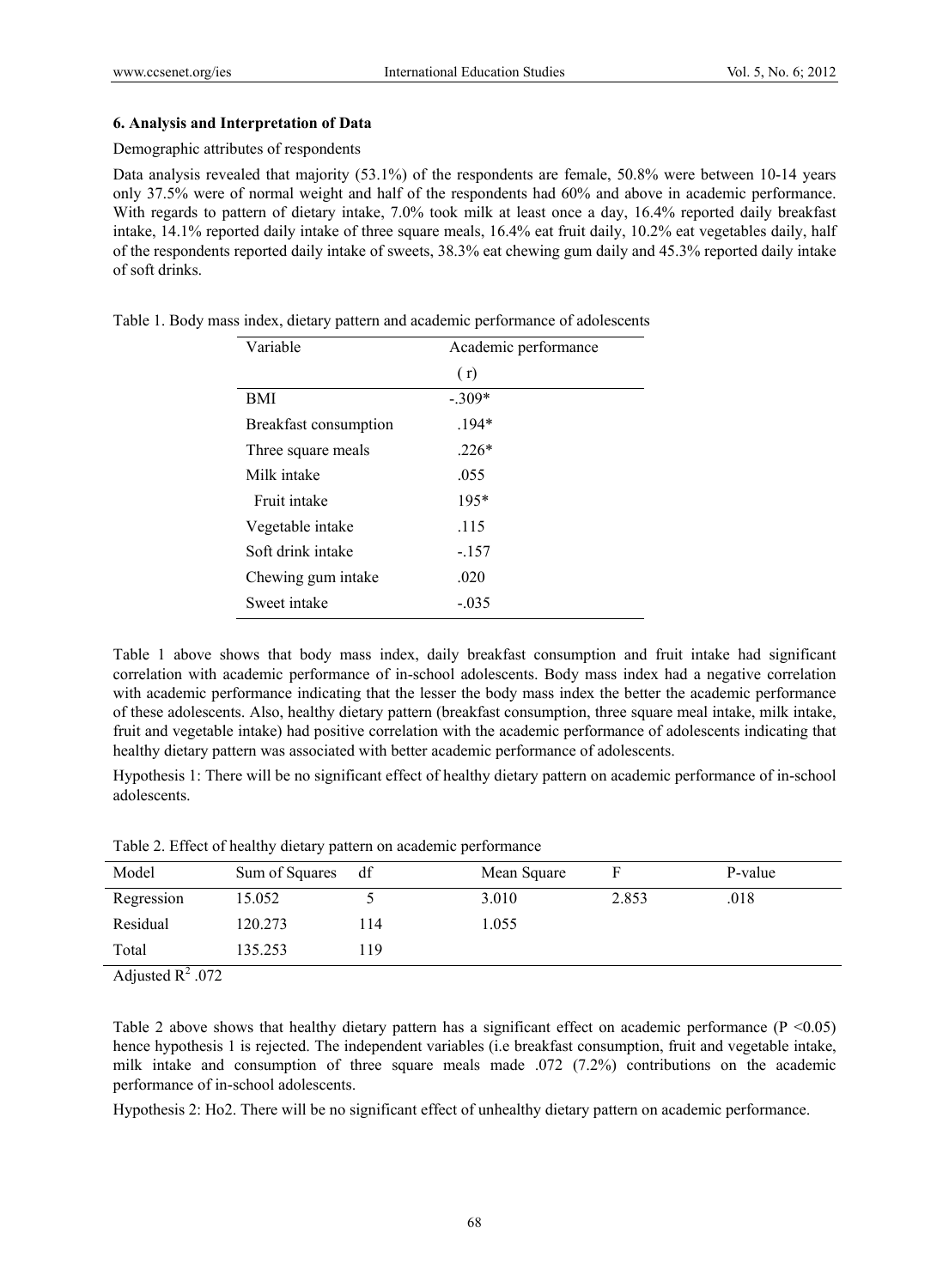| Model      | Sum of Squares | df  | Mean Square |       | P-value |
|------------|----------------|-----|-------------|-------|---------|
| Regression | 4.830          |     | .610        | 1.457 | .230    |
| Residual   | 133.698        | 121 | .105        |       |         |
| Total      | 138.528        | 124 |             |       |         |

|  |  |  | Table 3. Effect of unhealthy dietary pattern on academic performance |
|--|--|--|----------------------------------------------------------------------|
|  |  |  |                                                                      |

Adjusted  $R^2$  .011

Table 3 above shows that unhealthy dietary behaviour (intake of sweets chewing gum and soft drink) does not have significant effect on academic performance of in-school adolescents (P>0.05) hence hypothesis 2 is accepted. The findings however revealed that unhealthy dietary behaviour among these adolescents made .011 (1.1%) contributions on the academic performance of these adolescents.

Hypothesis 3: There will be no significant effect of body mass index on academic performance of in-school adolescents.

Table 4. Effect of body mass index on academic performance

| Model              | Sum of Squares | df  | Mean Square |        | P-value |
|--------------------|----------------|-----|-------------|--------|---------|
| Regression         | 13.449         |     | 13.449      | 12.904 | .000    |
| Residual           | 127.156        | 122 | .042        |        |         |
| Total              | 140.605        | 123 |             |        |         |
| $\sim$ $\sim$<br>. |                |     |             |        |         |

Adjusted  $R^2$  .088

Table 3 above shows that body mass index has significant effect on academic performance of adolescents (P<0.05) hence hypothesis 3 is rejected. The percentage contribution of body mass index on academic performance was 8.8%.

Hypothesis 4: There will be no significant joint effect of healthy dietary pattern and body mass index on academic performance of in-school adolescents.

| Model      | Sum of Squares | df   | Mean Square |       | P-value |
|------------|----------------|------|-------------|-------|---------|
| Regression | 25.845         |      | 4.307       | 4.624 | .000    |
| Residual   | 102.463        | 110  | .931        |       |         |
| Total      | 128.308        | ! 16 |             |       |         |

Table 5. Joint effect of healthy dietary pattern and body mass index on academic performance

Adjusted  $R^2$  .158

Table 4 above shows a statistically significant joint effect of dietary pattern and body mass index on academic performance of in-school adolescents (P<0.05) hence hypothesis 4 was rejected. The percentage contribution of body mass index and healthy dietary pattern on academic performance of in-school adolescents was 15.8%.

## **7. Discussion**

The findings of this study that healthy dietary pattern had significant positive influence on academic performance of adolescents, confirms the findings of previous researches like that of Kim, Frongillo and Han (2003); Florence, Asbridge and Vengellers (2008) who reported a positive association between consumption of regular meals, increased fruit and vegetable intake and increased dietary quality on academic performance. Garret (2012) also reported that students who normally receive less than 50 percent of the recommended daily caloric intake were more likely to have poor attendance in school, lower grades and exhibit more behavioural problems than those not at nutritional risk.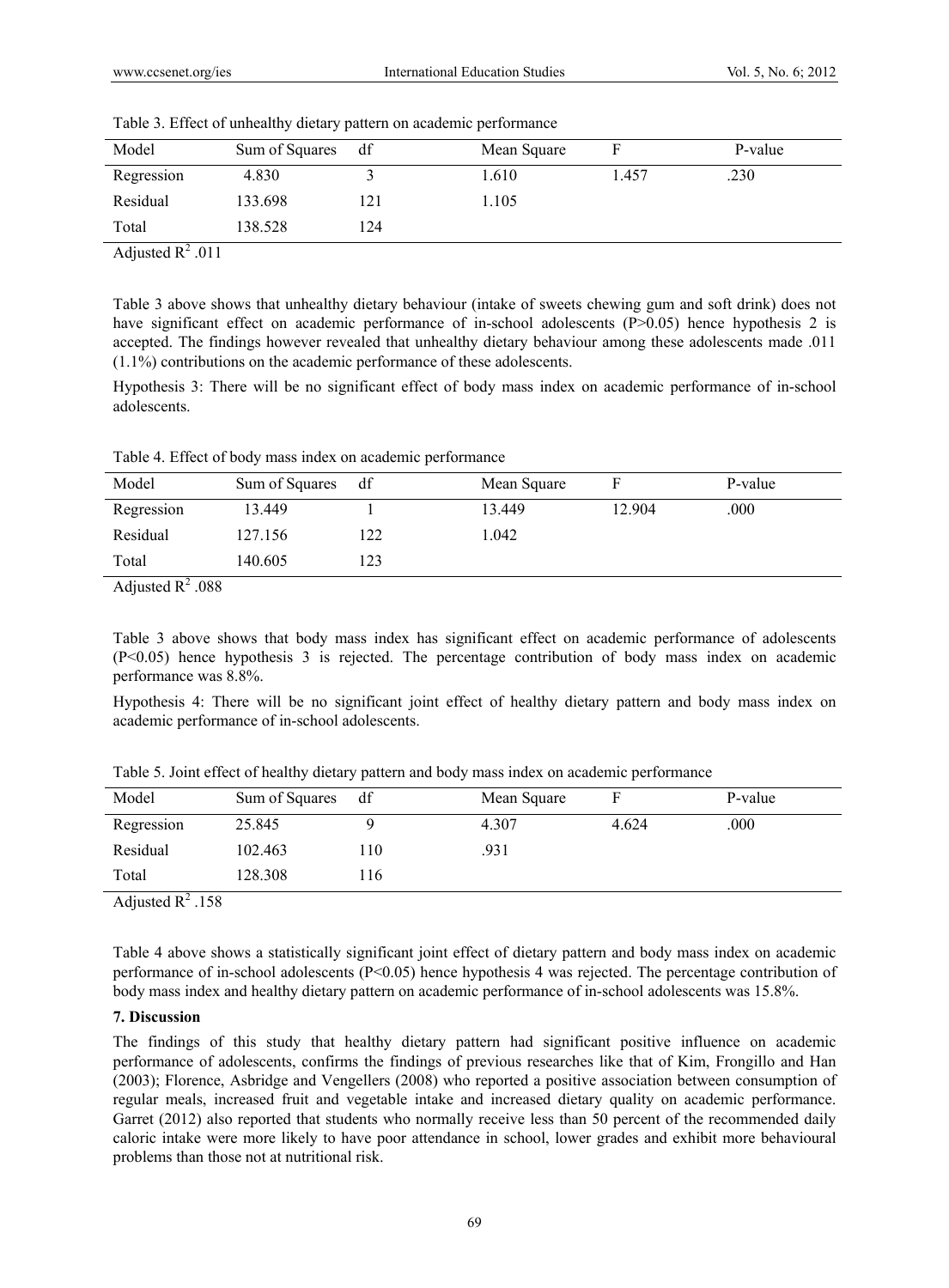The positive significant association between breakfast consumption is also consistent with previous findings. Rampersaud et al 2005 cited by Lynn (2011) reported a positive association between breakfast and academic performance. Breakfast is the first meal of the day which supplies the needed glucose for brain functioning. Lack of breakfast consumption has been associated with feelings of headache, restlessness, being irritable and inability to concentrate well on studies and hence poor academic performance. Eating breakfast on the other hand has been associated with higher energy levels and better learning ability better attention span, higher grades in math, and significantly fewer behavioural and emotional problems (Kleinman, 1998). It is however unfortunate to note that while majority of these in-school adolescents studied engaged in regular intake of sweets, chewing gum and soft drinks which are of low nutritive value, only very few of them engaged in a healthy dietary pattern on a regular basis. As a matter of fact, only 16.4% of these adolescents reported a regular breakfast intake. Quick intervention is therefore needed to facilitate the adoption of healthy dietary pattern among in-school adolescents in Ekiti State.

The positive significant association observed between having three square meals and academic performance, is consistent with previous findings. Kim et al (2003) reported a positive association between regular meal intake and academic performance among adolescents. To obtain the necessary nourishment by adolescents having healthy meals at the three main periods of the day is essential. Anything below or above this standard can result in under-nutrition or over-nutrition and both are not consistent with good health status and academic performance of adolescents. Like it was reported for breakfast intake, only 14.6% of the in-school adolescents that were studied reported regular intake of three square meals which may likely be the reason why not more than half of the respondents could attain good academic performance.

The findings of this study that fruit intake had a significant positive correlation with academic performance is also consistent with previous findings. Florence et al (2008); MacLellan, Taylor and Wood (2008) both reported a better academic performance among adolescents with increased fruit and vegetable intake. Also, Abudayya, Shi and Holmoo-Ottesen (2011) reported that even after controlling for socio-economic status, fruit intake was still positively significantly correlated with academic performance among adolescents. Fruits are good sources of micronutrients which may play significant role in the cognitive development of adolescents.

The findings of this study that body mass index has a significant negative correlation with academic performance, is an indication that the lower the body mass index, the better the academic performance. This study is in favour of normal body mass index rather than overweight or obesity. This finding is consistent with findings of authors like Policastro, Lee and Soo-Kyang (2006) ; Oketayo, Ojo, Inyang, Adenodi, Akinluyi and Akinnubi (2010); Taras and Potts-Datema (2005). These all reported a negative significant correlation between body mass index and academic performance which indicate that overweight and obesity may have adverse effects on academic performance.

The findings that body mass index and healthy dietary pattern when put together have significant joint effect on academic performance, was expected. A healthy diet characterised by increased fruit and vegetable intake, regular meals, breakfast consumption and milk intake for adolescents, often results in normal healthy weight, improved cognition, improved health condition, better school attendance and better academic performance.

The findings of this study that dietary pattern and body mass index had overall percentage contribution of 17.1% on the academic performance of these adolescents, is suggestive that there is more to academic performance than dietary pattern and body mass index among these adolescents. Other factors not controlled for in this study such as students' motivation, health conditions of adolescents; teachers' competency among others must have also had their contributions on the academic performance of these adolescents. Influence of factors such as teachers' competence, students' motivation, parental involvement and political instability on the academic performance is therefore recommended for future research.

## **8. Conclusion**

Based on the findings of this study, it can be concluded that healthy dietary pattern and normal body weight are positive contributors to academic performance. Maintaining a healthy diet often results in healthy weight, good physical, psychological and cognitive development and a better academic performance of learners. Learners who are well nourished are better able to cope with the rigour of academics thus translating to a better academic performance.

## **9. Recommendations**

Based on the findings of this study, it is recommended that:

1) Healthy dietary pattern which consists of regular nutritious breakfast consumption, daily intake of three square meals and liberal fruit and vegetable intake should be encouraged among learners at all levels.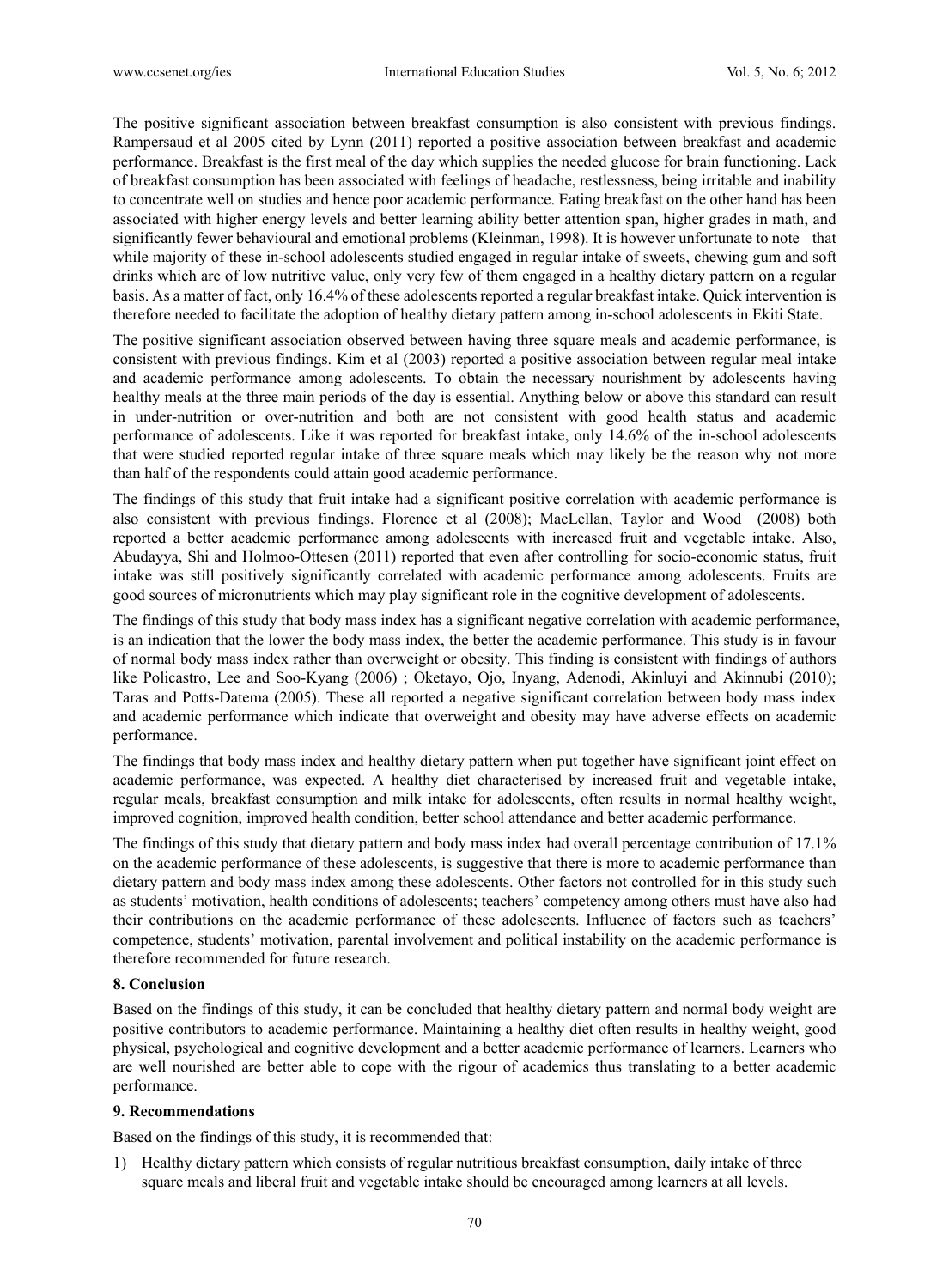- 2) Parents and teachers should serve as role models for children and adolescents in matters relating to healthy feedings. Also, school meals should be such that provide students with healthy food items.
- 3) Unhealthy foods like sweets, chewing gums and soft drinks should be discouraged among learners.
- 4) Parents should ensure healthy feeding among their adolescents
- 5) Schools should make provisions for only healthy meals, snacks and drinks in their meal centres in order to facilitate healthy eating among adolescents.
- 6) Regular physical activities to ensure normal weight should be encouraged among adolescents.

#### **Acknowledgement**

The author wishes to express sincere gratitude to the management, staff and students of schools from where the data for this study was collected. Also special thanks go to Miss Abimbola Oluwafunmilayo, Miss Falowo Morenike and Mr Fasusi for their contributions in making this study a success.

#### **References**

- Abudayya, A., Shi, Z., Abed, Y., & Holmboe-Ottesen. (2011). Diet, nutritional status and school performance among adolescents in Gaza Strip. *Eastern Mediterranean Health Journal, 17*(3), 218-225.
- Bounds, W., Nettles, F. M., & Johnson, J. T. (2009). Recess before lunch programs in elementary schools: perceptions and practices of school professionals. Retrieved from http://www.schoolnutrition.org/Content.aspx?id=12502 (August 03, 2012)
- Florence, M. D., Asbridge, M., & Veugellers, P. J. (2008). Diet quality and academic performance. *Journal of School Health, 78*(4), 209-215. http://dx.doi.org/ 10.1111/j.1746-1561.2008.00288.x
- Garret, M. (2012). Diet and school performance. Retrieved from http://www.livestrong.com/article/361515-diet-school-performance/ (July 16, 2012)
- Godwin, D., Knol, K., Eddy, J. M., Fitzhugh, E., & Donahue, R. (2006). Socio-demographic correlates of overall dietary intake of U.S. adolescents. *Nutrition Research*, *26*, 105-110.
- Grantham-McGregor, S. (1995). A review of studies of the effect of severe malnutrition on mental development. *Journal of Nutrition, 125* (suppl.), 2233S-2238S.
- Hoffman, D. J., Policastro, P., Quick, V., & Lee, S. K. (2006). Changes in body weight and fat mass of men and women in the first year of college: A study of the "freshman 15". *Journal of American College of Health, 55*(1), 41-45.
- Jenkins, S., & Horner, S. D. (2005). Barriers that influence eating behaviours in adolescents. *Journal of Paediatric Nursing*, *20*, 258-267. http://dx.doi.org/doi:10.1016/j.pedn.2005.02.014
- Keepkidshealthy. (2012). Nutrition. Retrieved from http://www.keepkidshealthy.com/adolescent/adolescentnutrition.html (July 16, 2012)
- Kim, H.Y., Frongillo, E.A., Han, S. S., Oh, S.Y., Kim, W.K., Jang, Y. A., ... Kim, S. H. (2003). Academic performance of Korean children is associated with dietary behaviours and physical status. *Asian Pacific Journal of Clinical Nutrition, 12*(2), 186-192.
- Kleinman, R. (1998). New Harvard research shows school breakfast program may improve children's behaviour and performance. Retrieved from http://www.kidsource.com/kidsource/content4/breakfast.html (July 17, 2012)
- Lynn, D. (2011). *Diet, Breakfast, & Academic Performance in Children.* Retrieved from http://www.livestrong.com/article/262517-diet-breakfast-academic-performance-in- children/ (July 13, 2012)
- MacLellan D, Taylor J., & Wood, K. (2008). Food intake and academic performance among adolescents. *Canadian Journal of Dietetic Practice and Research, 69*(3), 141-144.
- McClain, A. D., Chappuis, C., Nguyen-Rodriguez, S. T. Yaroch, A. L., & Spruijt-Metz, D. (2009). Psychosocial correlates of eating behaviour in children and adolescents: a review. *International Journal of Behavioural Nutrition and Physical Activity*, *6*(54). http://dx.doi.org/doi:10.1186/1479-5868-6-54
- McDaniel, R. (2012). Physical and cognitive development of adolescents. Retrieved from http://www.ehow.com/about 6668490 physical-cognitive-development-adolescents.html (July 15, 2012)